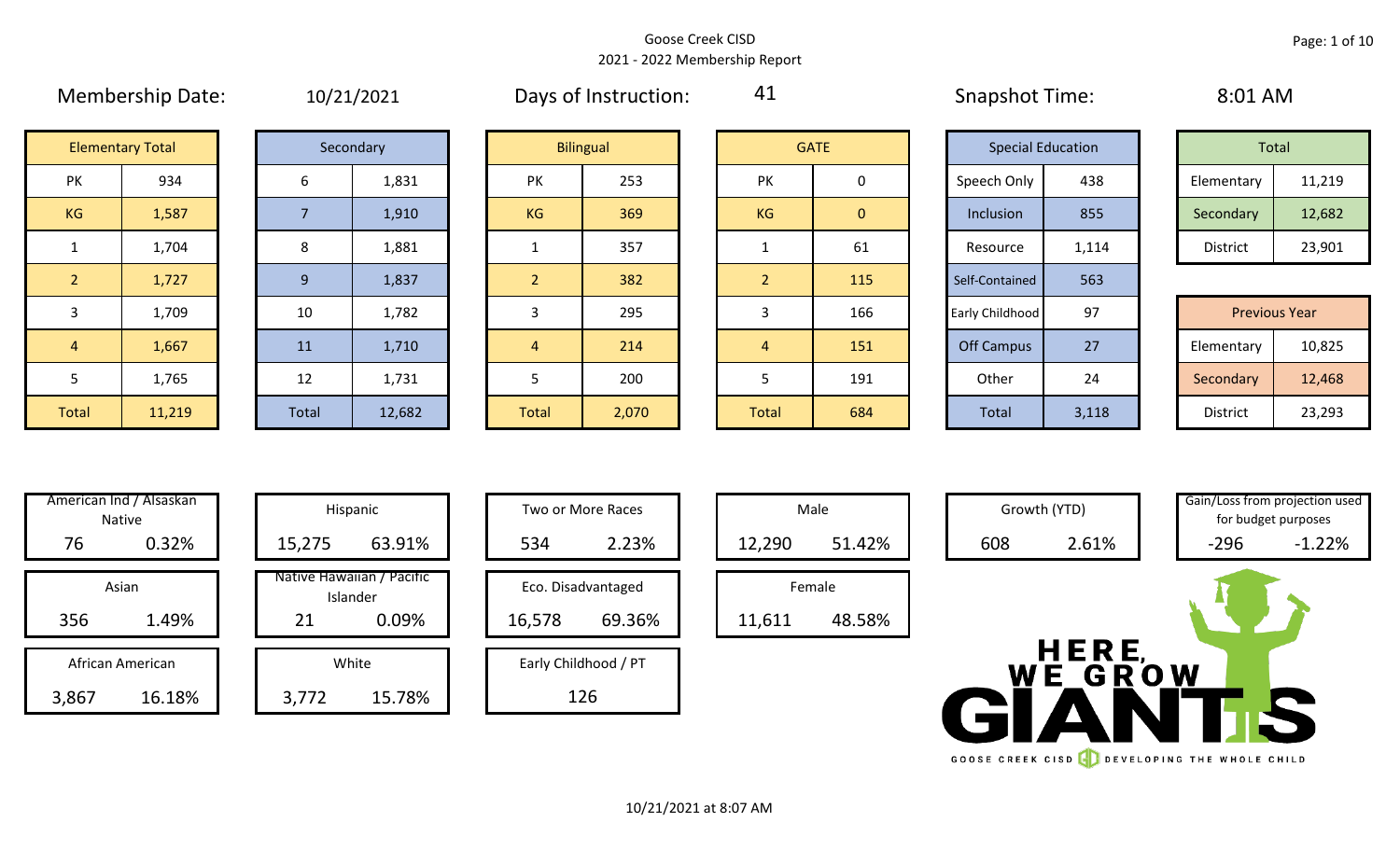# Goose Creek CISD 2021 - 2022 Membership Report - Elementary

| 10/21/2021<br>Date |                        | PK             |                | KG             |              |              |                |             |                |       |                |                |              |       |                |              |                | 5              |                | Campus Totals |              | Early    | Spec. | Total | $20 - 21$ | $21-22$    | Capacity |
|--------------------|------------------------|----------------|----------------|----------------|--------------|--------------|----------------|-------------|----------------|-------|----------------|----------------|--------------|-------|----------------|--------------|----------------|----------------|----------------|---------------|--------------|----------|-------|-------|-----------|------------|----------|
|                    |                        | GenEd          | <b>BilEd</b>   | GenEd          | <b>BilEd</b> | GenEd BilEd  |                | GenEd BilEd |                | Total | GenEd          | <b>BilEd</b>   | <b>Total</b> | GenEd | <b>BilEd</b>   | <b>Total</b> | GenEd          | <b>BilEd</b>   | <b>Total</b>   | GenEd         | <b>BilEd</b> | Child    | Prog  |       |           | Projection |          |
| $\circ$            | Teachers               | 2              | 1              | 4              | 2            | 4            | $\overline{2}$ | 4           | 1              | 5     | 4              | 2              | 6            | 5     |                | 6            | Δ              | 1              | 5              | 27            | 10           |          |       |       |           |            |          |
| Alam               | Students               | 43             | 23             | 71             | 45           | 80           | 24             | 82          | 22             | 104   | 91             | 22             | 113          | 99    | 25             | 124          | 91             | 23             | 114            | 557           | 184          | $\Omega$ | 58    | 799   | 710       | 703        | 850      |
|                    | <b>Available Seats</b> | $\mathbf{1}$   | $-1$           | 17             | -1           | 8            | 20             | 6           | 0              | 6     | $-3$           | 22             | 19           | 11    | $-3$           | 8            | 9              | $\overline{2}$ | 11             |               |              |          |       |       |           |            |          |
|                    | Teachers               | $\overline{2}$ | 2              | 3              | 1            | 3            | $\mathbf{1}$   | 3           | $\overline{2}$ | 5     | $\mathbf{3}$   | 2              | 5            | 3     | 2              | 5            | 3              | $\overline{2}$ | 5              | 20            | 12           |          |       |       |           |            |          |
| Ashbel<br>Smith    | Students               | 29             | 30             | 53             | 24           | 56           | 24             | 62          | 27             | 89    | 58             | 26             | 84           | 63    | 32             | 95           | 70             | 25             | 95             | 391           | 188          | 0        | 19    | 598   | 636       | 606        | 924      |
|                    | <b>Available Seats</b> | 15             | 14             | 13             | $-2$         | 10           | $-2$           | 4           | 17             | 21    | 8              | 18             | 26           | 3     | 12             | 15           | 5              | 25             | 30             |               |              |          |       |       |           |            |          |
|                    | Teachers               | 3              | 2              | 4              | 2            | 4            | $\overline{2}$ | 4           | $\overline{2}$ | 6     | 4              | 1              | 5            | 4     | $\overline{2}$ | 6            | 4              | $\overline{2}$ | 6              | 27            | 13           |          |       |       |           |            |          |
| Austin             | Students               | 49             | 23             | 73             | 32           | 77           | 40             | 97          | 31             | 128   | 81             | 29             | 110          | 76    | 39             | 115          | 102            | 35             | 137            |               |              | 0        | 12    | 796   | 731       | 713        | 814      |
|                    | <b>Available Seats</b> | 17             | 21             | 15             | 12           | 11           | 4              | -9          | 13             | 4     | $\overline{7}$ | $-7$           | 0            | 12    | 5              | 17           | $-2$           | 15             | 13             | 555           | 229          |          |       |       |           |            |          |
|                    | Teachers               | $\mathbf{3}$   | 1              | 5              | 1            | 6            | 1              | 6           | $\overline{2}$ | 8     | 5              | 1              | 6            | 4     | -1             | 5            | 5              | 1              | 6              | 34            | 8            |          |       |       |           |            |          |
| <b>Banuelos</b>    | Students               | 64             | 19             | 108            | 19           | 124          | 25             | 121         | 35             | 156   | 115            | 20             | 135          | 95    | 23             | 118          | 130            | 20             | 150            |               |              | 0        | 17    | 935   | 825       | 856        | 850      |
|                    | <b>Available Seats</b> | $\overline{2}$ | 3              | $\overline{2}$ | 3            | 8            | $-3$           | 11          | 9              | 20    | $-5$           | $\overline{2}$ | -3           | $-7$  | $-1$           | $-8$         | -5             | 5              | $\mathbf{0}$   | 757           | 161          |          |       |       |           |            |          |
|                    | Teachers               | 3              | $\overline{2}$ | 4              |              | 4            | $\mathbf{1}$   | 5           | $\mathbf{1}$   | 6     | 4              | $\mathbf{1}$   | 5            | 4     | $\overline{2}$ | 6            | 4              | 1              | 5              | 28            | 9            |          |       |       |           |            |          |
| Bowie              | Students               | 48             | 20             | 73             | 14           | 85           | 17             | 85          | 22             | 107   | 81             | 23             | 104          | 79    | 25             | 104          | 100            | 18             | 118            |               |              |          | 30    | 721   | 746       | 705        | 880      |
|                    | <b>Available Seats</b> | 18             | 24             | 15             | 8            | 3            | 5              | 25          | 0              | 25    | $\overline{7}$ | -1             | 6            | 9     | 19             | 28           | 0              | $\overline{7}$ | $\overline{ }$ | 551           | 139          |          |       |       |           |            |          |
|                    | <b>Teachers</b>        | 3              | 1              | 3              | 2            | 3            | $\overline{2}$ | 4           | $\overline{2}$ | 6     | 4              | $\overline{2}$ | 6            | 4     | 1              | 5            | 3              | $\mathbf{1}$   | 4              | 24            | 11           |          |       |       |           |            |          |
| Carver             | Students               | 50             | 13             | 54             | 28           | 58           | 33             | 69          | 43             | 112   | 72             | 26             | 98           | 70    | 23             | 93           | 70             | 19             | 89             |               |              | $\Omega$ | 27    | 655   | 657       | 645        | 836      |
|                    | <b>Available Seats</b> | 16             | 9              | 12             | 16           | 8            | 11             | 19          | $\mathbf{1}$   | 20    | 16             | 18             | 34           | 18    | $-1$           | 17           | 5              | $6\phantom{1}$ | 11             | 443           | 185          |          |       |       |           |            |          |
|                    | Teachers               | $\overline{2}$ | 0              | 5              | 0            | 6            | 0              | 6           | 0              | 6     | 6              | 0              | 6            | 5.    | 0              | 5            | 6              | 0              | 6              | 36            | 0            |          |       |       |           |            |          |
| Clark              | Students               | 30             | 0              | 115            | 0            | 106          | 0              | 120         | 0              | 120   | 113            | 0              | 113          | 90    | 0              | 90           | 128            | 0              | 128            |               |              | 3        | 41    | 746   | 730       | 731        | 850      |
|                    | <b>Available Seats</b> | 14             | 0              | -5             | 0            | 26           | 0              | 12          | 0              | 12    | 19             | 0              | 19           | 20    | 0              | 20           | 22             | $\mathbf 0$    | 22             | 702           | 0            |          |       |       |           |            |          |
|                    | Teachers               | 2              | $\mathbf{1}$   | $\overline{4}$ | 2            | 5            | $\overline{2}$ | 4           | $\mathbf{1}$   | 5     | 5              | $\mathbf{1}$   | 6            | 4     | $\mathbf{1}$   | 5            | 3              | $\mathbf{1}$   | 4              | 27            | 9            |          |       |       |           |            |          |
| Crockett           | Students               | 33             | 22             | 70             | 23           | 92           | 34             | 72          | 20             | 92    | 85             | 28             | 113          | 89    | 11             | 100          | 73             | 28             | 101            |               |              | 4        | 7     | 691   | 650       | 689        | 638      |
|                    | <b>Available Seats</b> | 11             | $\mathbf{0}$   | 18             | 21           | 18           | 10             | 16          | $\overline{2}$ | 18    | 25             | -6             | 19           | $-1$  | 11             | 10           | $\overline{2}$ | $-3$           | $-1$           | 514           | 166          |          |       |       |           |            |          |
|                    | Teachers               | $\mathbf{3}$   | 0              | 4              | 1            | 4            | 1              | 4           | 1              | 5     | 4              | 1              | 5            | 3     | $\overline{2}$ | 5            | 4              | 1              | 5              | 26            | 7            |          |       |       |           |            |          |
| <b>DeZavala</b>    | Students               | 61             | 0              | 73             | 15           | 87           | 13             | 90          | 17             | 107   | 74             | 12             | 86           | 82    | 22             | 104          | 93             | 16             | 109            |               |              | 0        | 8     | 663   | 656       | 631        | 924      |
|                    | Available Seats        | 5              |                | 15             |              | $\mathbf{1}$ | 9              | -2          | 5              |       | 14             | 10             | 24           | $-16$ | 22             | 6            |                | 9              | 16             | 560           | 95           |          |       |       |           |            |          |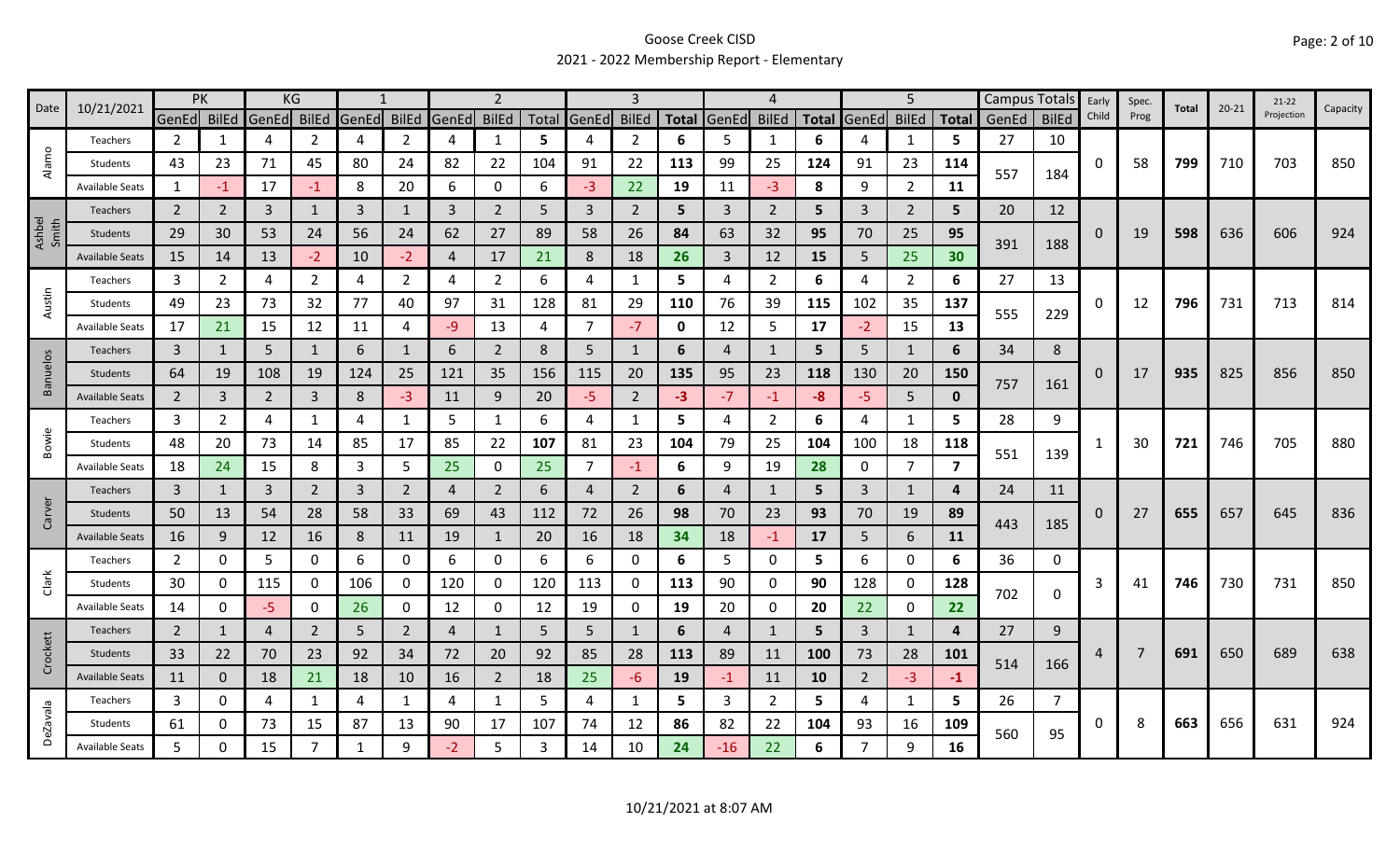# Goose Creek CISD 2021 - 2022 Membership Report - Elementary

| 10/21/2021<br>$20 - 21$<br>Date<br>Total<br>Projection<br>Child<br>Prog<br>GenEd BilEd<br>Total GenEd BilEd<br>BilEd GenEd BilEd<br><b>BilEd</b><br><b>BilEd</b><br><b>BilEd</b><br>GenEd BilEd<br>GenEd<br>Total GenEd<br><b>Total</b><br><b>Total</b><br>GenEd  <br>GenEd<br>25<br>10<br>2<br>2<br>2<br>5<br>2<br>3<br>5.<br><b>Teachers</b><br>4<br>4<br>6<br>4<br>4<br>4<br>1<br>4<br>$\mathbf{1}$<br>Harlem<br>39<br>688<br>679<br>23<br>74<br>23<br>97<br>52<br>84<br>25<br>109<br>37<br>714<br>44<br>74<br>42<br>71<br>65<br>41<br>106<br>20<br>72<br>0<br>Students<br>464<br>213<br>$\mathbf{0}$<br>14<br>17<br>5<br>23<br>3<br>26<br>14<br>13<br>2<br>16<br><b>16</b><br><b>Available Seats</b><br>14<br>16<br>0<br>-1<br>ш<br>$\overline{7}$<br>8<br>-7<br>2<br>9<br>2<br>9<br>7<br>$\overline{2}$<br>9<br>-7<br>2<br>9<br>28<br><b>Teachers</b><br>Highlands<br>729<br>759<br>716<br>36<br>166<br>132<br>38<br>170<br>145<br>42<br>187<br>141<br>37<br>178<br>0<br>15<br>130<br>Students<br>548<br>153<br>47<br>24<br>8<br>32<br>22<br>28<br>9<br>34<br>13<br>6<br>2<br><b>Available Seats</b><br>11<br>$\overline{7}$<br>$\overline{2}$<br>$\overline{2}$<br>6<br>$\overline{2}$<br>17<br>6<br>$\overline{4}$<br><b>Teachers</b><br>Hopper<br>33<br>457<br>438<br>441<br>38<br>0<br>69<br>30<br>121<br>145<br>21<br>Students<br>335<br>101<br>19<br>9<br>11<br><b>Available Seats</b><br>14<br>11<br>6<br>2<br>23<br>2<br>3<br>2<br>3<br>5<br>5.<br>3<br>$\mathbf{2}$<br>5<br>5<br>4<br>2<br>$\overline{a}$<br>4<br>-1<br>11<br>Teachers<br>Lamar<br>620<br>17<br>598<br>627<br>39<br>92<br>62<br>29<br>75<br>24<br>99<br>93<br>28<br>85<br>0<br>Students<br>13<br>26<br>48<br>24<br>63<br>62<br>31<br>57<br>406<br>175<br>5<br>9<br>26<br>18<br>18<br>20<br>15<br>18<br>13<br>13<br>17<br>40<br><b>Available Seats</b><br>3<br>11<br>43<br>$-3$<br>$-2$<br>4<br>Jacinto<br>9<br>$\overline{2}$<br>$\overline{2}$<br>$\overline{2}$<br>2<br>$\overline{2}$<br>2<br>$\mathbf{3}$<br>13<br>1<br>3<br>2<br>2<br><b>Teachers</b><br>1<br>4<br>1<br>4<br>390<br>19<br>54<br>38<br>26<br>399<br>387<br>16<br>42<br>45<br>16<br>40<br>14<br>40<br>56<br>47<br>19<br>66<br>64<br>0<br>21<br>16<br>$\Omega$<br>Students | Capacity<br>814<br>814<br>462 |
|----------------------------------------------------------------------------------------------------------------------------------------------------------------------------------------------------------------------------------------------------------------------------------------------------------------------------------------------------------------------------------------------------------------------------------------------------------------------------------------------------------------------------------------------------------------------------------------------------------------------------------------------------------------------------------------------------------------------------------------------------------------------------------------------------------------------------------------------------------------------------------------------------------------------------------------------------------------------------------------------------------------------------------------------------------------------------------------------------------------------------------------------------------------------------------------------------------------------------------------------------------------------------------------------------------------------------------------------------------------------------------------------------------------------------------------------------------------------------------------------------------------------------------------------------------------------------------------------------------------------------------------------------------------------------------------------------------------------------------------------------------------------------------------------------------------------------------------------------------------------------------------------------------------------------------------------------------------------------------------------------------------------------------------------------------------------------------------------------------------------------------------------------------------------------------------------------------------------------|-------------------------------|
|                                                                                                                                                                                                                                                                                                                                                                                                                                                                                                                                                                                                                                                                                                                                                                                                                                                                                                                                                                                                                                                                                                                                                                                                                                                                                                                                                                                                                                                                                                                                                                                                                                                                                                                                                                                                                                                                                                                                                                                                                                                                                                                                                                                                                            |                               |
|                                                                                                                                                                                                                                                                                                                                                                                                                                                                                                                                                                                                                                                                                                                                                                                                                                                                                                                                                                                                                                                                                                                                                                                                                                                                                                                                                                                                                                                                                                                                                                                                                                                                                                                                                                                                                                                                                                                                                                                                                                                                                                                                                                                                                            |                               |
|                                                                                                                                                                                                                                                                                                                                                                                                                                                                                                                                                                                                                                                                                                                                                                                                                                                                                                                                                                                                                                                                                                                                                                                                                                                                                                                                                                                                                                                                                                                                                                                                                                                                                                                                                                                                                                                                                                                                                                                                                                                                                                                                                                                                                            |                               |
|                                                                                                                                                                                                                                                                                                                                                                                                                                                                                                                                                                                                                                                                                                                                                                                                                                                                                                                                                                                                                                                                                                                                                                                                                                                                                                                                                                                                                                                                                                                                                                                                                                                                                                                                                                                                                                                                                                                                                                                                                                                                                                                                                                                                                            |                               |
|                                                                                                                                                                                                                                                                                                                                                                                                                                                                                                                                                                                                                                                                                                                                                                                                                                                                                                                                                                                                                                                                                                                                                                                                                                                                                                                                                                                                                                                                                                                                                                                                                                                                                                                                                                                                                                                                                                                                                                                                                                                                                                                                                                                                                            |                               |
|                                                                                                                                                                                                                                                                                                                                                                                                                                                                                                                                                                                                                                                                                                                                                                                                                                                                                                                                                                                                                                                                                                                                                                                                                                                                                                                                                                                                                                                                                                                                                                                                                                                                                                                                                                                                                                                                                                                                                                                                                                                                                                                                                                                                                            |                               |
|                                                                                                                                                                                                                                                                                                                                                                                                                                                                                                                                                                                                                                                                                                                                                                                                                                                                                                                                                                                                                                                                                                                                                                                                                                                                                                                                                                                                                                                                                                                                                                                                                                                                                                                                                                                                                                                                                                                                                                                                                                                                                                                                                                                                                            |                               |
|                                                                                                                                                                                                                                                                                                                                                                                                                                                                                                                                                                                                                                                                                                                                                                                                                                                                                                                                                                                                                                                                                                                                                                                                                                                                                                                                                                                                                                                                                                                                                                                                                                                                                                                                                                                                                                                                                                                                                                                                                                                                                                                                                                                                                            |                               |
|                                                                                                                                                                                                                                                                                                                                                                                                                                                                                                                                                                                                                                                                                                                                                                                                                                                                                                                                                                                                                                                                                                                                                                                                                                                                                                                                                                                                                                                                                                                                                                                                                                                                                                                                                                                                                                                                                                                                                                                                                                                                                                                                                                                                                            |                               |
|                                                                                                                                                                                                                                                                                                                                                                                                                                                                                                                                                                                                                                                                                                                                                                                                                                                                                                                                                                                                                                                                                                                                                                                                                                                                                                                                                                                                                                                                                                                                                                                                                                                                                                                                                                                                                                                                                                                                                                                                                                                                                                                                                                                                                            |                               |
|                                                                                                                                                                                                                                                                                                                                                                                                                                                                                                                                                                                                                                                                                                                                                                                                                                                                                                                                                                                                                                                                                                                                                                                                                                                                                                                                                                                                                                                                                                                                                                                                                                                                                                                                                                                                                                                                                                                                                                                                                                                                                                                                                                                                                            |                               |
|                                                                                                                                                                                                                                                                                                                                                                                                                                                                                                                                                                                                                                                                                                                                                                                                                                                                                                                                                                                                                                                                                                                                                                                                                                                                                                                                                                                                                                                                                                                                                                                                                                                                                                                                                                                                                                                                                                                                                                                                                                                                                                                                                                                                                            | 858                           |
|                                                                                                                                                                                                                                                                                                                                                                                                                                                                                                                                                                                                                                                                                                                                                                                                                                                                                                                                                                                                                                                                                                                                                                                                                                                                                                                                                                                                                                                                                                                                                                                                                                                                                                                                                                                                                                                                                                                                                                                                                                                                                                                                                                                                                            |                               |
|                                                                                                                                                                                                                                                                                                                                                                                                                                                                                                                                                                                                                                                                                                                                                                                                                                                                                                                                                                                                                                                                                                                                                                                                                                                                                                                                                                                                                                                                                                                                                                                                                                                                                                                                                                                                                                                                                                                                                                                                                                                                                                                                                                                                                            |                               |
|                                                                                                                                                                                                                                                                                                                                                                                                                                                                                                                                                                                                                                                                                                                                                                                                                                                                                                                                                                                                                                                                                                                                                                                                                                                                                                                                                                                                                                                                                                                                                                                                                                                                                                                                                                                                                                                                                                                                                                                                                                                                                                                                                                                                                            | 528                           |
| 271<br>128<br>San<br>3<br>$\overline{2}$<br>6<br>8<br>28<br>32<br>25<br>22<br>12<br>6<br>12<br>$-3$<br><b>11</b><br>$-1$<br>4<br>$-1$<br><b>Available Seats</b><br>4                                                                                                                                                                                                                                                                                                                                                                                                                                                                                                                                                                                                                                                                                                                                                                                                                                                                                                                                                                                                                                                                                                                                                                                                                                                                                                                                                                                                                                                                                                                                                                                                                                                                                                                                                                                                                                                                                                                                                                                                                                                       |                               |
| 5<br>6<br>6<br>7<br>5<br>36<br>3.0<br>6<br>7<br>5<br>6<br>6<br>7<br>1<br>1<br>Teachers<br>1                                                                                                                                                                                                                                                                                                                                                                                                                                                                                                                                                                                                                                                                                                                                                                                                                                                                                                                                                                                                                                                                                                                                                                                                                                                                                                                                                                                                                                                                                                                                                                                                                                                                                                                                                                                                                                                                                                                                                                                                                                                                                                                                |                               |
| Travis<br>873<br>20<br>927<br>868<br>61<br>107<br>131<br>132<br>15<br>131<br>23<br>154<br>99<br>126<br>102<br>27<br>129<br>$\Omega$<br>14<br>21<br>17<br>147<br>27<br>Students                                                                                                                                                                                                                                                                                                                                                                                                                                                                                                                                                                                                                                                                                                                                                                                                                                                                                                                                                                                                                                                                                                                                                                                                                                                                                                                                                                                                                                                                                                                                                                                                                                                                                                                                                                                                                                                                                                                                                                                                                                             | 880                           |
| 763<br>144<br>5<br>3<br>$5\phantom{.}$<br>$\overline{7}$<br>21<br>8<br>0<br>$\overline{7}$<br>$-5$<br>23<br>1<br>$\mathbf{0}$<br>6<br>$-2$<br><b>Available Seats</b><br>1<br>11<br>$-1$                                                                                                                                                                                                                                                                                                                                                                                                                                                                                                                                                                                                                                                                                                                                                                                                                                                                                                                                                                                                                                                                                                                                                                                                                                                                                                                                                                                                                                                                                                                                                                                                                                                                                                                                                                                                                                                                                                                                                                                                                                    |                               |
| 5<br>$\overline{2}$<br>5<br>5<br>30<br>$\overline{7}$<br>6<br>5<br>$\mathbf{1}$<br>5<br>5<br>1<br>6<br>$\mathbf{1}$<br>4<br>4<br>Teachers                                                                                                                                                                                                                                                                                                                                                                                                                                                                                                                                                                                                                                                                                                                                                                                                                                                                                                                                                                                                                                                                                                                                                                                                                                                                                                                                                                                                                                                                                                                                                                                                                                                                                                                                                                                                                                                                                                                                                                                                                                                                                  |                               |
| Victoria<br>Walker<br>27<br>796<br>108<br>95<br>102<br>717<br>715<br>42<br>90<br>93<br>18<br>111<br>24<br>119<br>102<br>23<br>125<br>13<br>24<br>14<br>115<br>14<br>Students                                                                                                                                                                                                                                                                                                                                                                                                                                                                                                                                                                                                                                                                                                                                                                                                                                                                                                                                                                                                                                                                                                                                                                                                                                                                                                                                                                                                                                                                                                                                                                                                                                                                                                                                                                                                                                                                                                                                                                                                                                               | 924                           |
| 632<br>113<br>8<br>12<br>10<br>$\overline{2}$<br>20<br>8<br>$\overline{2}$<br>15<br>13<br>8<br>$\overline{ }$<br>$-2$<br>15<br>-5<br>$-2$<br>$-1$<br>4<br>$-1$<br><b>Available Seats</b>                                                                                                                                                                                                                                                                                                                                                                                                                                                                                                                                                                                                                                                                                                                                                                                                                                                                                                                                                                                                                                                                                                                                                                                                                                                                                                                                                                                                                                                                                                                                                                                                                                                                                                                                                                                                                                                                                                                                                                                                                                   |                               |
| 79<br>37<br>21<br>87<br>67<br>19<br>86<br>21<br>82<br>62<br>17<br>421<br>137<br>17<br>62<br>21<br>66<br>21<br>66<br>61<br>Teachers                                                                                                                                                                                                                                                                                                                                                                                                                                                                                                                                                                                                                                                                                                                                                                                                                                                                                                                                                                                                                                                                                                                                                                                                                                                                                                                                                                                                                                                                                                                                                                                                                                                                                                                                                                                                                                                                                                                                                                                                                                                                                         |                               |
| Total<br>35<br>353<br>10,726<br>11,211<br>10,825<br>1313<br>1691<br>334<br>362<br>8,449<br>2374<br>681<br>253<br>1186<br>362<br>353<br>1321<br>370<br>1317<br>1651<br>1250<br>1612<br>1381<br>340<br>1721<br>Students                                                                                                                                                                                                                                                                                                                                                                                                                                                                                                                                                                                                                                                                                                                                                                                                                                                                                                                                                                                                                                                                                                                                                                                                                                                                                                                                                                                                                                                                                                                                                                                                                                                                                                                                                                                                                                                                                                                                                                                                      | 12,846                        |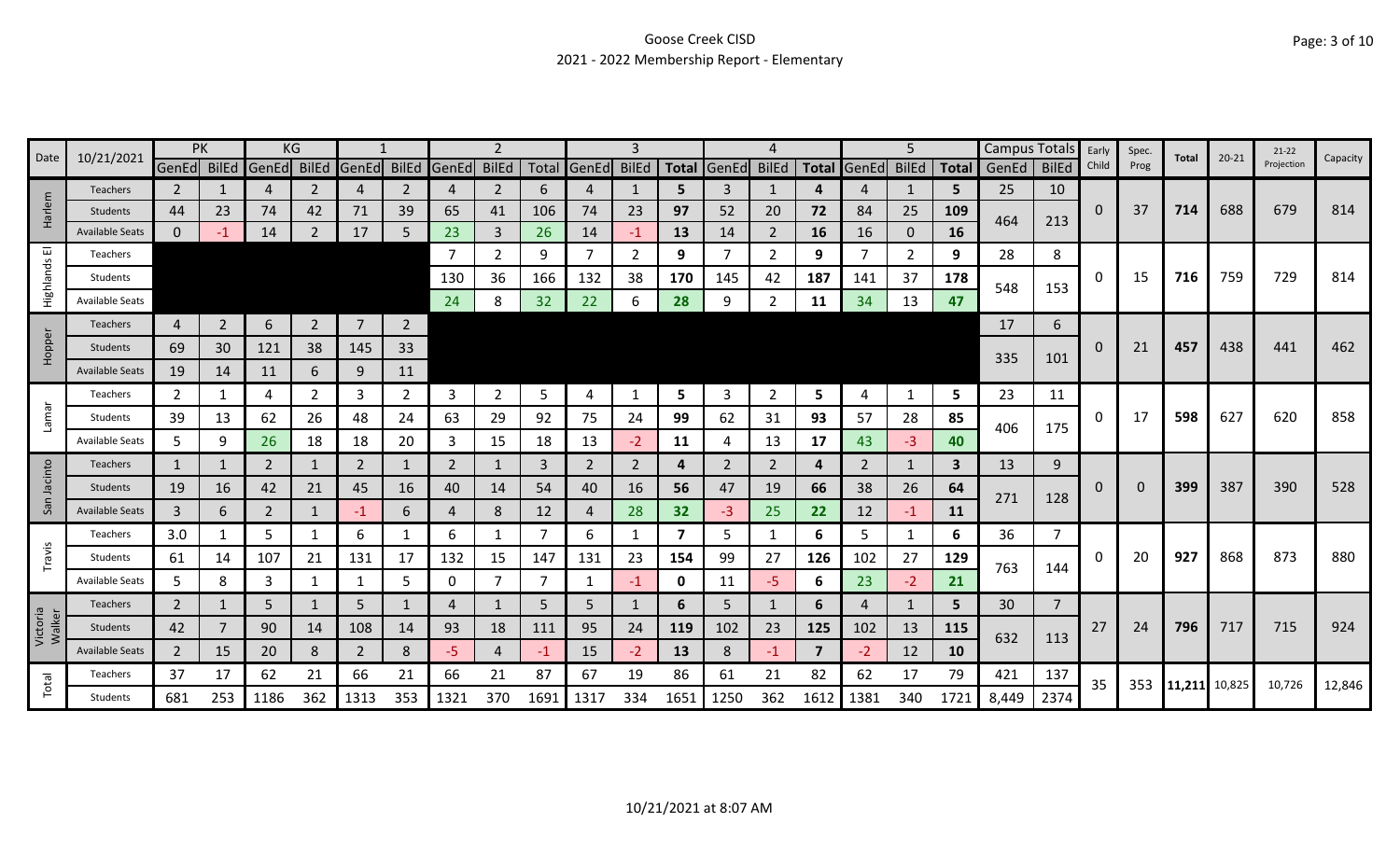Goose Creek CISD 2021 - 2022 Membership Report - Secondary

| Campus       | $6\phantom{1}6$ | $\overline{\mathbf{z}}$ | 8         | $\boldsymbol{9}$    | 10          | 11    | 12    |                   |         | <b>Campus Totals</b> |                                       |                 |
|--------------|-----------------|-------------------------|-----------|---------------------|-------------|-------|-------|-------------------|---------|----------------------|---------------------------------------|-----------------|
|              |                 |                         |           |                     |             |       |       | <b>Enrollment</b> |         |                      | Core Ratio   20-21   21-22 Projection | <b>Capacity</b> |
| <b>BJS</b>   | 252             | 286                     | 272       |                     |             |       |       | 810               | 19.8    | 1,025                | 832                                   | 958             |
| CBJ          | 326             | 310                     | 341       |                     |             |       |       | 977               | 22.7    | 1,069                | 989                                   | 1,198           |
| GJS          | 327             | 314                     | 317       |                     |             |       |       | 958               | 22.3    | 1,194                | 976                                   | 1,164           |
| HMJ          | 282             | 300                     | 305       |                     |             |       |       | 887               | 19.3    | 1,008                | 962                                   | 1,176           |
| <b>HJS</b>   | 335             | 350                     | 318       |                     |             |       |       | 1,003             | 20.9    | 1,290                | 1,118                                 | 1,272           |
| <b>EFGJS</b> | 305             | 342                     | 317       |                     |             |       |       | 964               | 26.1    | $\overline{0}$       | 889                                   | 1,176           |
| REL          |                 |                         |           | 438                 | 477         | 456   | 439   | 1,810             | 24.8    | 1,793                | 1,893                                 | 1,968           |
| <b>RSS</b>   |                 |                         |           | 526                 | 507         | 501   | 491   | 2,025             | 25.6    | 2,045                | 2,046                                 | 2,554           |
| GCM          |                 |                         |           | 537                 | 566         | 535   | 520   | 2,158             | 26.0    | 2,165                | 2,137                                 | 2,536           |
| PHC          | $\pmb{0}$       | $\mathsf{O}$            | $\pmb{0}$ | $\mathsf{O}\xspace$ | $\mathbf 0$ | 27    | 128   | 155               | 9.1     | 104                  | 35                                    |                 |
| Impact       |                 |                         |           | 124                 | 112         | 95    | 83    | 414               | 24.4    | 411                  | 400                                   |                 |
| Point        | $\overline{4}$  | $\overline{7}$          | 10        | 16                  | 21          | 16    | 10    | 84                | $8.0\,$ | 16                   | 40                                    |                 |
| <b>SCTHS</b> |                 |                         |           | 196                 | 94          | 79    | 55    | 424               | 24.9    | 348                  | 325                                   |                 |
| Total        | 1,831           | 1,909                   | 1,880     | 1,837               | 1,777       | 1,709 | 1,726 | 12,669            |         | 12,468               | 11,753                                |                 |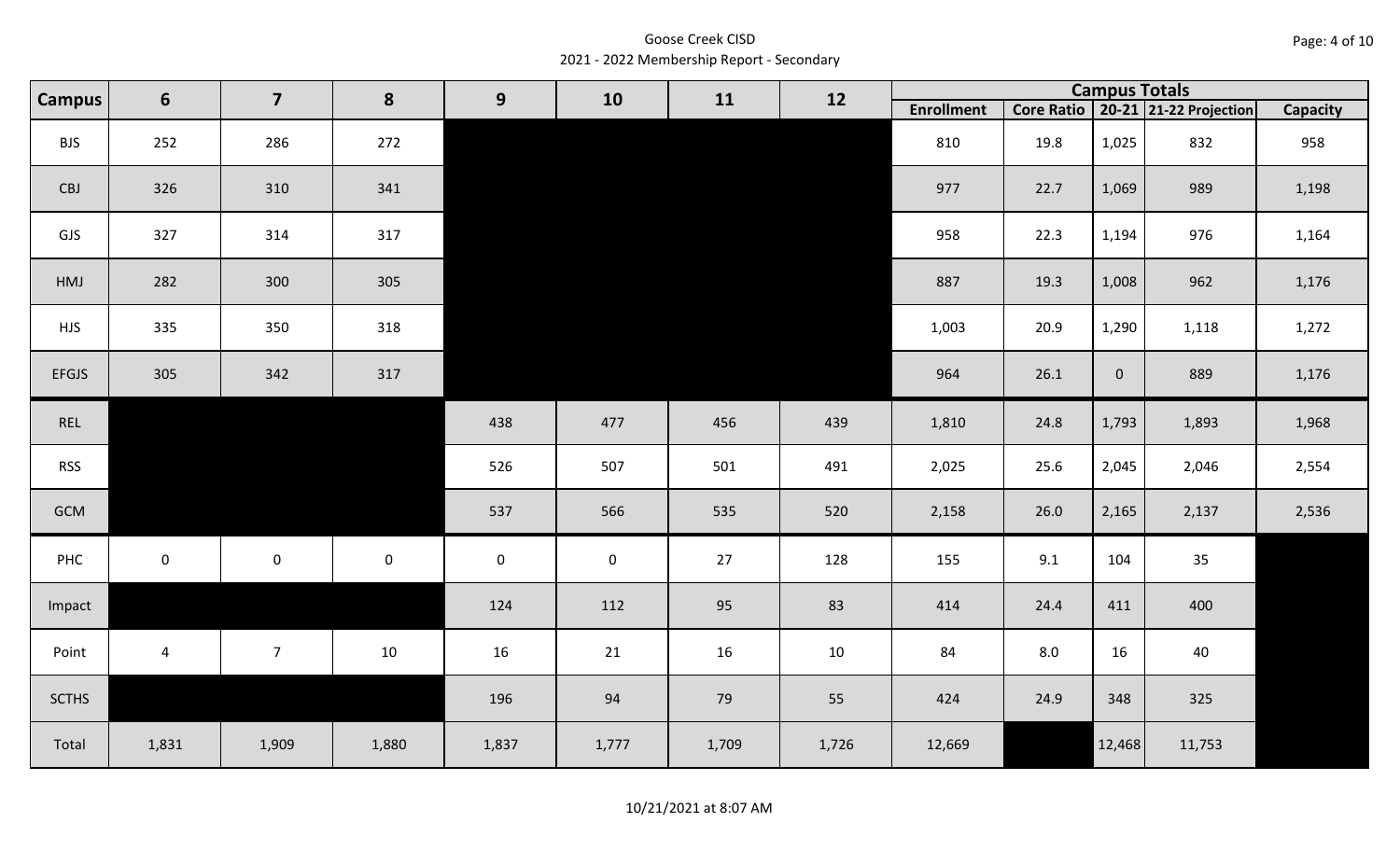# 2021 - 2022 Membership Report Early Childhood Report

|                     | Total            | No Code             | Speech Only  | Mainstream          | Self-Cont<br>50-60% | Self-Cont<br>$>60\%$ | <b>EC SpEd Program</b> | Homebound      |
|---------------------|------------------|---------------------|--------------|---------------------|---------------------|----------------------|------------------------|----------------|
| Alamo               | $\overline{0}$   | $\overline{0}$      | $\mathbf{0}$ | $\mathbf 0$         | $\mathbf 0$         | $\mathbf 0$          | $\mathbf 0$            | $\mathbf 0$    |
| Ashbel Smith        | 6                | $\mathsf{O}\xspace$ | $\mathbf 0$  | $\mathsf{O}\xspace$ | $\mathbf 0$         | $\mathbf 0$          | $\boldsymbol{6}$       | $\mathsf 0$    |
| Austin              | $\mathbf 0$      | $\mathbf 0$         | $\pmb{0}$    | $\pmb{0}$           | $\pmb{0}$           | $\pmb{0}$            | $\pmb{0}$              | $\mathbf 0$    |
| <b>Banuelos</b>     | $\boldsymbol{9}$ | $\pmb{0}$           | $\pmb{0}$    | $\pmb{0}$           | $\pmb{0}$           | $2^{\circ}$          | $\overline{7}$         | $\mathsf 0$    |
| Bowie               | 13               | $\mathbf 0$         | $\pmb{0}$    | $\pmb{0}$           | $\pmb{0}$           | $\pmb{0}$            | 12                     | $\pmb{0}$      |
| Carver              | $6\,$            | $\pmb{0}$           | $\pmb{0}$    | $\pmb{0}$           | $\mathbf 0$         | $\mathbf 0$          | $\boldsymbol{6}$       | $\mathbf 0$    |
| Clark               | $9\,$            | $\mathbf{1}$        | $\mathbf{1}$ | $\pmb{0}$           | $\mathbf 0$         | $\pmb{0}$            | 5                      | $\overline{2}$ |
| Crockett            | $\overline{a}$   | $\pmb{0}$           | $\mathsf{3}$ | $\mathbf{1}$        | $\pmb{0}$           | $\mathbf 0$          | $\mathbf 0$            | $\mathbf 0$    |
| DeZavala            | $\overline{4}$   | $\mathbf 0$         | $\pmb{0}$    | $\pmb{0}$           | $\pmb{0}$           | $\pmb{0}$            | $\sqrt{4}$             | $\mathbf 0$    |
| Harlem              | 21               | $\mathbf 0$         | $\mathbf 0$  | $\mathbf 0$         | $\mathbf 0$         | $\mathbf{1}$         | 20                     | $\mathsf 0$    |
| <b>Highlands El</b> | $\mathbf 0$      | $\mathbf 0$         | $\pmb{0}$    | $\pmb{0}$           | $\pmb{0}$           | $\pmb{0}$            | $\pmb{0}$              | $\mathbf 0$    |
| Hopper              | 12               | $\pmb{0}$           | $\pmb{0}$    | $\pmb{0}$           | $\pmb{0}$           | $\mathbf 0$          | $12\,$                 | $\mathbf 0$    |
| Lamar               | $\mathbf 0$      | $\mathbf 0$         | $\pmb{0}$    | $\pmb{0}$           | $\pmb{0}$           | $\pmb{0}$            | $\mathbf 0$            | $\mathbf 0$    |
| San Jacinto         | $\mathbf 0$      | $\pmb{0}$           | $\pmb{0}$    | $\pmb{0}$           | $\pmb{0}$           | $\mathbf 0$          | $\mathbf 0$            | $\mathbf 0$    |
| Travis              | $\bf 8$          | $\pmb{0}$           | $\pmb{0}$    | $\pmb{0}$           | $\pmb{0}$           | $\pmb{0}$            | $\,8\,$                | $\mathbf 0$    |
| Victoria Walker     | 34               | $\overline{7}$      | 27           | $\pmb{0}$           | $\pmb{0}$           | $\mathbf 0$          | $\mathbf 0$            | $\mathbf 0$    |
| District            | 126              | $\,8\,$             | 31           | $\mathbf{1}$        | $\pmb{0}$           | $\overline{3}$       | 80                     | $\overline{2}$ |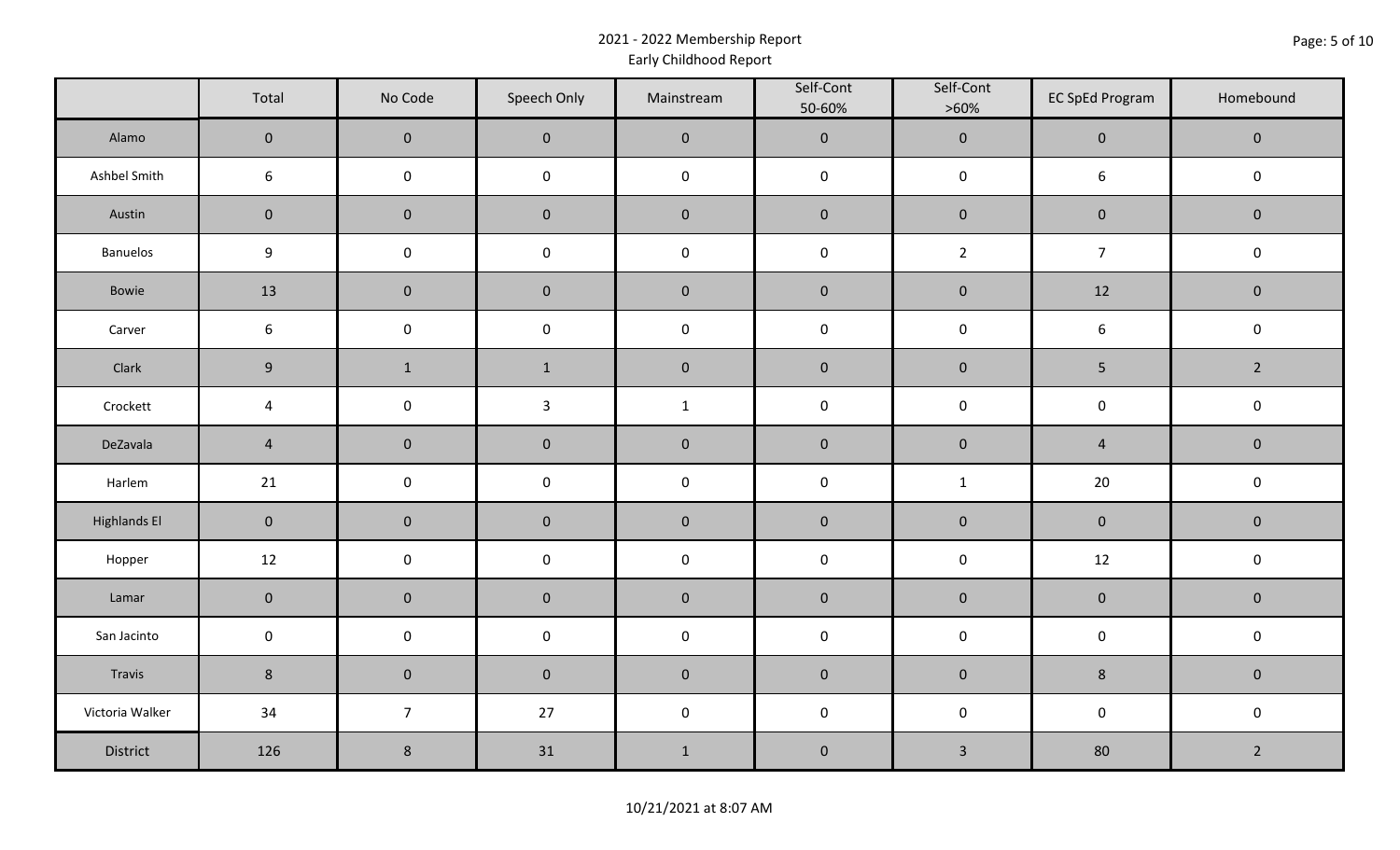# 2021 - 2022 Membership Report Bilingual Report

| Date               | KG<br>PK        |                    |             | $\mathbf{1}$       |                    | $\overline{2}$ |                    | $\overline{3}$ |                    | $\overline{4}$ |                |             | 5 <sup>5</sup>      |                |                  | <b>Campus Totals</b> |                |                    |              |                |
|--------------------|-----------------|--------------------|-------------|--------------------|--------------------|----------------|--------------------|----------------|--------------------|----------------|----------------|-------------|---------------------|----------------|------------------|----------------------|----------------|--------------------|--------------|----------------|
|                    |                 | Bilingual Bil Gate |             | Bilingual Bil Gate | Bilingual Bil Gate |                | Bilingual Bil Gate |                | Bilingual Bil Gate |                | <b>NAC</b>     | Bilingual   | <b>Bil Gate</b>     | <b>NAC</b>     | <b>Bilingual</b> | <b>Bil Gate</b>      | <b>NAC</b>     | Bilingual Bil Gate |              | <b>NAC</b>     |
| Alamo              | 23              | $\mathbf 0$        | 45          | $\mathbf 0$        | 0                  | 0              | 30                 | $\mathbf{1}$   | 28                 | 3              | 9              | 36          | $\mathbf{3}$        | 14             | 32               | $\mathbf{1}$         | 10             | 194                | 8            | 33             |
| Ashbel<br>Smith    | 30              | $\mathbf{0}$       | 24          | $\overline{0}$     | $\mathbf{1}$       | $\mathbf 0$    | 26                 | $\overline{0}$ | 25                 | $\mathbf 0$    | 14             | 32          | $\overline{0}$      | 10             | 23               | $\mathbf{0}$         | 42             | 161                | $\mathbf 0$  | $\mathbf 0$    |
| Austin             | 23              | $\mathbf 0$        | 32          | $\mathbf 0$        | $\mathbf 0$        | $\mathbf 0$    | 27                 | $\mathbf 0$    | 26                 | $\mathbf 0$    | 10             | 37          | $\mathbf 0$         | 42             | 34               | $\mathbf 0$          | $\mathbf 0$    | 179                | $\mathbf 0$  | 0              |
| <b>Banuelos</b>    | 19              | $\mathbf 0$        | 19          | $\mathbf 0$        | $\mathbf{0}$       | $\mathbf{0}$   | 34                 | $\overline{0}$ | 20                 | $\mathbf 0$    | 42             | 22          | $\overline{0}$      | $\overline{0}$ | 19               | $\mathbf{0}$         | $\mathbf{0}$   | 133                | $\mathbf{0}$ | $\mathbf 0$    |
| <b>Bowie</b>       | 20              | $\mathbf 0$        | 16          | $\mathbf 0$        | $\mathsf{O}$       | 0              | 20                 | $\mathbf 0$    | 23                 | $\mathbf 0$    | $\mathbf 0$    | 25          | $\mathsf{O}\xspace$ | $\mathbf 0$    | 19               | $\overline{0}$       | $\mathbf 0$    | 123                | $\mathbf 0$  | 0              |
| Carver             | 13              | $\mathbf{0}$       | 28          | $\mathbf 0$        | 32                 | $\mathbf{0}$   | 39                 | $\mathbf{0}$   | 26                 | $\mathbf 0$    | $\overline{0}$ | 22          | $\overline{0}$      | $\overline{0}$ | 19               | $\overline{0}$       | $\overline{0}$ | 179                | $\mathbf{0}$ | $\mathbf{0}$   |
| Clark              | $\mathbf 0$     | $\mathbf 0$        | $\mathbf 0$ | $\mathbf 0$        | 0                  | $\mathbf 0$    | $\mathbf 0$        | $\mathbf{0}$   | $\mathbf 0$        | $\mathbf 0$    | $\mathbf 0$    | $\mathbf 0$ | $\mathbf 0$         | $\mathbf 0$    | $\mathbf 0$      | $\mathbf 0$          | $\mathbf 0$    | $\mathbf 0$        | $\mathbf 0$  | 0              |
| Crockett           | 22              | $\mathbf 0$        | 23          | $\mathbf 0$        | $\mathbf{1}$       | $\mathbf{0}$   | 19                 | $\overline{0}$ | 23                 | $\mathbf 0$    | $\mathbf{0}$   | 9           | $\mathbf 0$         | $\overline{0}$ | 27               | $\mathbf{0}$         | $\mathbf{0}$   | 124                | $\mathbf 0$  | $\mathbf 0$    |
| DeZavala           | $\mathbf 0$     | $\mathbf 0$        | 15          | $\mathsf 0$        | 0                  | $\mathbf 0$    | 17                 | $\mathbf 0$    | 12                 | $\mathsf 0$    | $\mathsf 0$    | 21          | $\mathbf 0$         | $\mathbf 0$    | 16               | $\mathbf 0$          | $\mathbf 0$    | 81                 | $\mathbf 0$  | 0              |
| Harlem             | 23              | $\mathbf{0}$       | 42          | $\mathbf 0$        | 34                 | $\mathbf 0$    | 38                 | $\overline{0}$ | 24                 | $\mathbf 0$    | $\overline{0}$ | 18          | $\overline{0}$      | $\mathbf 0$    | 23               | $\mathbf{0}$         | $\overline{0}$ | 202                | $\mathbf{0}$ | $\overline{0}$ |
| Highlands<br>E1    |                 |                    |             |                    |                    |                | 36                 | $\mathbf 0$    | 37                 | $\mathbf 0$    | $\mathbf 0$    | 42          | $\mathbf 0$         | $\mathbf 0$    | 37               | $\mathbf 0$          | $\mathbf 0$    | 152                | $\mathbf 0$  | 0              |
| Hopper             | 30 <sup>°</sup> | $\mathbf{0}$       | 38          | $\overline{0}$     | $\overline{4}$     | $\mathbf 0$    |                    |                |                    |                |                |             |                     |                |                  |                      |                | 72                 | $\mathbf 0$  | $\pmb{0}$      |
| Lamar              | 13              | $\mathbf 0$        | 27          | $\mathbf 0$        | $\mathbf 0$        | $\mathbf 0$    | 28                 | $\mathbf{0}$   | 23                 | $\mathbf 0$    | $\mathbf 0$    | 26          | $\mathbf 0$         | $\mathbf 0$    | 27               | $\mathbf 0$          | $\mathbf 0$    | 144                | $\mathbf 0$  | 0              |
| San Jacinto        | 16              | $\mathbf 0$        | 21          | $\overline{0}$     | $\mathbf{0}$       | $\mathbf 0$    | 14                 | $\overline{0}$ | 16                 | $\overline{0}$ | $\mathbf{0}$   | 19          | $\overline{0}$      | $\overline{0}$ | 25               | $\overline{0}$       | $\overline{0}$ | 111                | $\mathbf{0}$ | $\mathbf 0$    |
| Travis             | 14              | $\mathbf 0$        | 21          | $\mathsf 0$        | $\mathbf 0$        | $\mathbf 0$    | 15                 | $\mathbf 0$    | 21                 | $\mathbf 0$    | $\mathbf 0$    | 25          | $\mathbf 0$         | $\mathbf 0$    | 28               | $\mathbf 0$          | $\mathbf 0$    | 124                | $\mathbf 0$  | 0              |
| Victoria<br>Walker | $\overline{7}$  | $\mathbf{0}$       | 14          | $\mathbf{0}$       | $\mathbf{1}$       | $\mathbf 0$    | 17                 | $\overline{0}$ | 21                 | $\mathbf 0$    | $\mathbf{0}$   | 22          | $\overline{0}$      | $\overline{0}$ | 12               | $\Omega$             | $\overline{0}$ | 94                 | $\mathbf{0}$ | $\mathbf{0}$   |
| Total              | 253             | $\mathbf 0$        | 365         | $\mathbf 0$        | 73                 | $\mathbf 0$    | 360                | $\mathbf{1}$   | 325                | $\mathbf{3}$   | 75             | 356         | $\overline{3}$      | 66             | 341              | $\mathbf{1}$         | 52             | 2073               | 8            | 33             |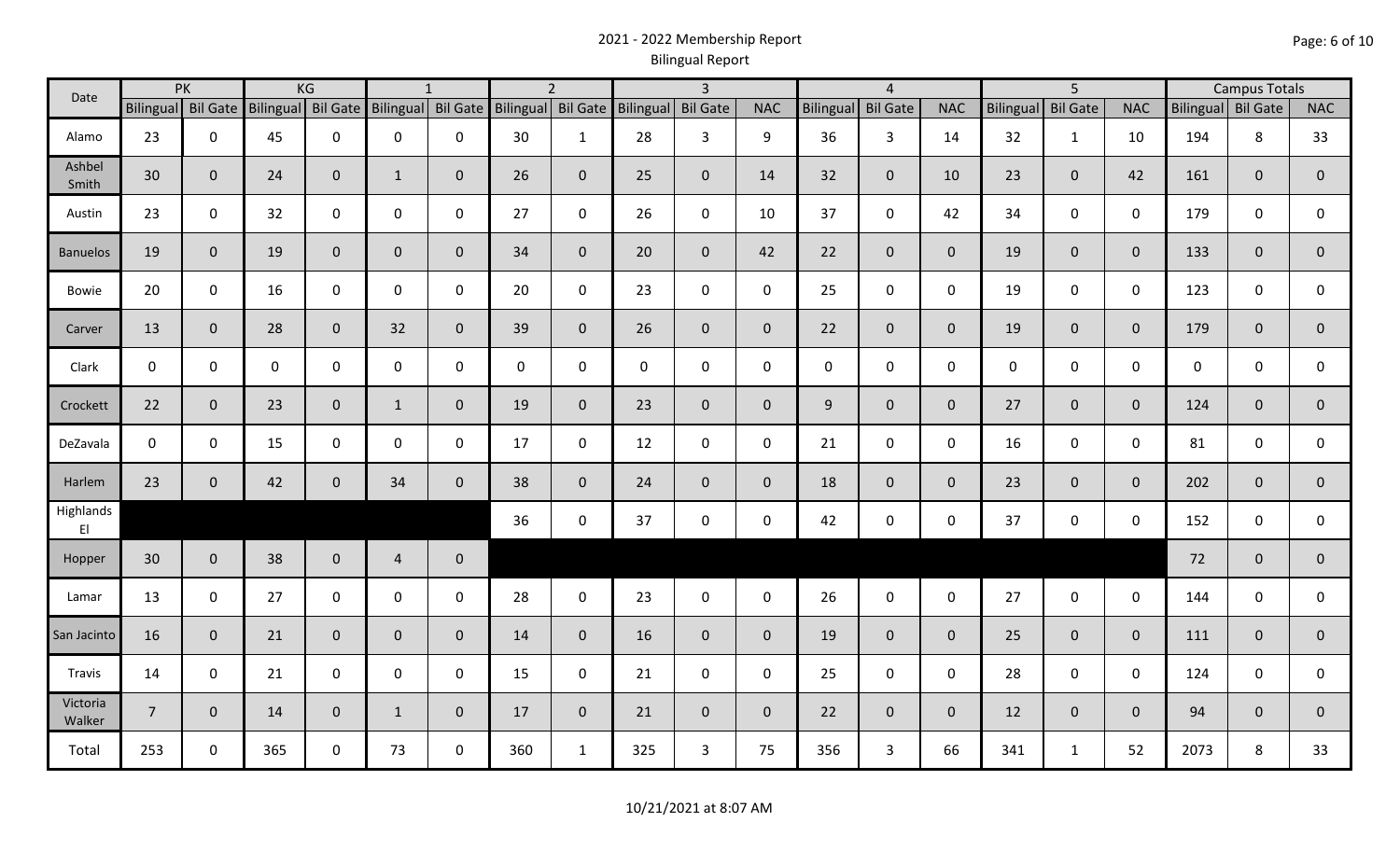# 2021 - 2022 Membership Report GATE Report

| Date                |                     | PK              |                     | KG<br>$\overline{1}$ |                | $\overline{3}$<br>$\overline{2}$ |                 |                     |                | $\overline{4}$  | $\overline{5}$ |                 | <b>Campus Totals</b> |                     |                |                 |
|---------------------|---------------------|-----------------|---------------------|----------------------|----------------|----------------------------------|-----------------|---------------------|----------------|-----------------|----------------|-----------------|----------------------|---------------------|----------------|-----------------|
|                     | <b>GATE</b>         | <b>Bil GATE</b> | <b>GATE</b>         | <b>Bil GATE</b>      | <b>GATE</b>    | <b>Bil GATE</b>                  | <b>GATE</b>     | <b>Bil GATE</b>     | <b>GATE</b>    | <b>Bil GATE</b> | <b>GATE</b>    | <b>Bil GATE</b> | <b>GATE</b>          | <b>Bil GATE</b>     | <b>GATE</b>    | <b>Bil GATE</b> |
| Alamo               | $\mathbf 0$         | $\mathbf 0$     | $\mathsf 0$         | $\mathbf 0$          | $\overline{3}$ | $\mathsf 0$                      | 5               | $\mathbf{1}$        | 10             | $\mathbf{3}$    | 10             | $\overline{3}$  | 13                   | $\mathbf 1$         | 41             | $\,8\,$         |
| <b>Ashbel Smith</b> | $\mathbf 0$         | $\mathbf 0$     | $\mathsf{O}\xspace$ | $\overline{0}$       | $\mathbf{3}$   | $\mathbf 0$                      | $\overline{2}$  | $\mathbf{1}$        | 8              | $\mathbf{1}$    | $\overline{7}$ | $2^{\circ}$     | 5 <sup>1</sup>       | $\overline{2}$      | 25             | $6\phantom{.}6$ |
| Austin              | $\mathbf 0$         | $\mathbf 0$     | $\mathbf 0$         | $\mathbf 0$          | 9              | $\mathbf 0$                      | 14              | $\overline{4}$      | 18             | $\mathbf{1}$    | 14             | $\mathbf 0$     | 29                   | $\mathsf{O}\xspace$ | 84             | $5\phantom{.0}$ |
| Banuelos            | $\mathbf 0$         | $\mathbf 0$     | $\overline{0}$      | $\mathbf 0$          | 9              | $\mathbf 0$                      | 10              | $\mathbf{1}$        | 16             | $\overline{0}$  | 14             | $\overline{0}$  | 20                   | $\mathbf 0$         | 69             | $\mathbf{1}$    |
| Bowie               | $\mathbf 0$         | $\mathbf 0$     | $\mathsf{O}\xspace$ | $\mathbf 0$          | $\overline{2}$ | $\mathbf 0$                      | $\mathbf{3}$    | $2^{\circ}$         | $\overline{4}$ | $\mathbf 0$     | $\overline{2}$ | $\mathbf 0$     | 19                   | $\mathsf 0$         | 30             | $\overline{2}$  |
| Carver              | $\mathbf 0$         | $\mathbf 0$     | $\overline{0}$      | $\mathbf 0$          | $\overline{3}$ | $\mathbf 0$                      | 9               | $\mathbf 0$         | $\overline{2}$ | $\mathbf 0$     | $\mathbf{1}$   | $\mathbf{1}$    | $\overline{3}$       | $\mathbf 0$         | 18             | $\mathbf{1}$    |
| Clark               | $\mathbf 0$         | $\mathsf{O}$    | $\mathsf{O}$        | $\mathsf{O}$         | 6              | $\mathbf 0$                      | 11              | $\mathbf 0$         | 23             | $\mathbf 0$     | 15             | $\mathbf 0$     | 15                   | $\pmb{0}$           | 70             | $\mathbf 0$     |
| Crockett            | $\mathbf 0$         | $\mathbf 0$     | $\mathbf 0$         | $\mathbf 0$          | $\overline{2}$ | $\pmb{0}$                        | 6               | $\mathbf{1}$        | 11             | 5 <sub>5</sub>  | $8\phantom{1}$ | $2^{\circ}$     | 14                   | $1\,$               | 41             | $9\,$           |
| DeZavala            | $\mathbf 0$         | $\mathbf 0$     | $\mathsf{O}$        | $\mathbf 0$          | $\mathbf{1}$   | $\mathsf 0$                      | 5               | $\mathbf{1}$        | $\mathsf{3}$   | $\mathbf 0$     | 5              | $\mathbf 0$     | 6                    | $\mathsf 0$         | 20             | $\mathbf{1}$    |
| Harlem              | $\mathbf 0$         | $\mathbf 0$     | $\mathbf 0$         | $\pmb{0}$            | $8\phantom{1}$ | $\pmb{0}$                        | 6               | $\mathbf{0}$        | 5              | $\mathbf 0$     | 6              | $\overline{2}$  | 14                   | $\pmb{0}$           | 39             | $\overline{2}$  |
| <b>Highlands El</b> |                     |                 |                     |                      |                |                                  | 10              | $\mathsf{O}\xspace$ | 11             | $\mathbf{1}$    | 15             | $\mathbf 0$     | 14                   | $\mathbf 0$         | 50             | $\mathbf{1}$    |
| Hopper              | $\mathbf 0$         | $\mathbf{0}$    | $\mathbf 0$         | $\mathbf 0$          | $\overline{4}$ | $\pmb{0}$                        |                 |                     |                |                 |                |                 |                      |                     | $\overline{4}$ | $\mathbf 0$     |
| Lamar               | $\mathsf 0$         | $\mathsf{O}$    | $\mathbf 0$         | $\mathbf 0$          | $\overline{2}$ | $\mathsf 0$                      | $\overline{2}$  | $\mathbf{1}$        | 6              | $\mathbf{1}$    | $\mathbf{3}$   | 5 <sup>5</sup>  | 6                    | $\mathsf 0$         | 19             | $\overline{7}$  |
| San Jacinto         | $\mathbf 0$         | $\mathbf 0$     | $\mathbf{0}$        | $\mathsf{O}\xspace$  | $\mathbf{1}$   | $\pmb{0}$                        | $\mathbf{1}$    | $\mathbf{0}$        | 5              | $\mathbf 0$     | $8\phantom{1}$ | $\overline{0}$  | $2^{\circ}$          | $\mathbf 1$         | 17             | $\mathbf{1}$    |
| Travis              | $\mathsf{O}\xspace$ | $\mathsf{O}$    | $\mathbf 0$         | $\mathbf 0$          | $\overline{4}$ | $\mathbf 0$                      | 11              | $\pmb{0}$           | 14             | $\overline{2}$  | 14             | $\mathbf{1}$    | 11                   | $\mathsf 0$         | 54             | $\mathbf{3}$    |
| Victoria<br>Walker  | $\overline{0}$      | $\mathbf 0$     | $\overline{0}$      | $\mathbf 0$          | $\overline{4}$ | $\mathbf 0$                      | $7\overline{ }$ | $\mathbf{1}$        | 16             | $\overline{0}$  | 13             | $\overline{0}$  | 15                   | $\mathbf 0$         | 55             | $\mathbf{1}$    |
| Total               | $\mathbf 0$         | 0               | $\mathbf 0$         | $\mathbf 0$          | 61             | $\mathbf 0$                      | 102             | 13                  | 152            | 14              | 135            | 16              | 186                  | 5                   | 636            | 48              |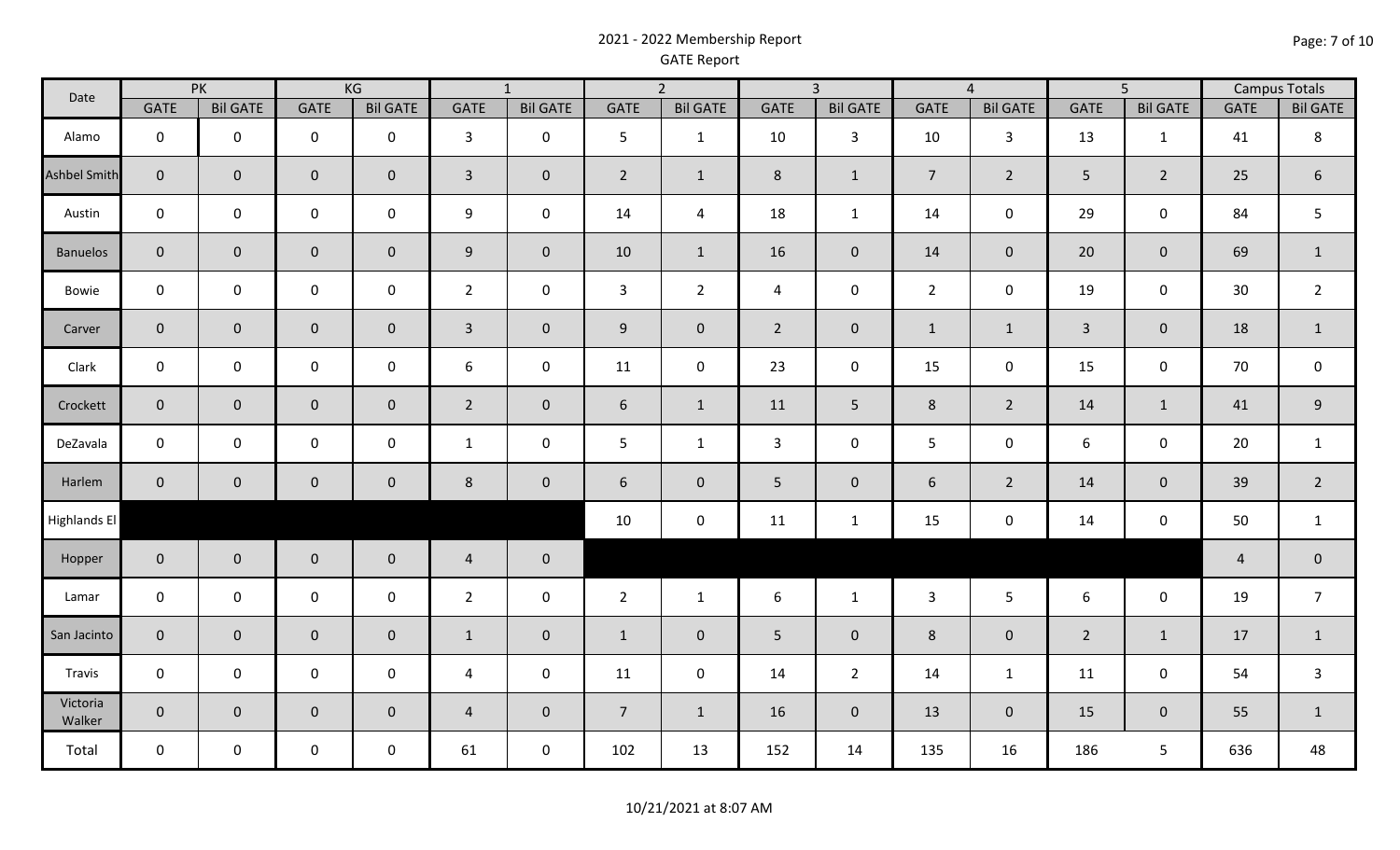# 2021 - 2022 Membership Report SpEd Report

|                     | Speech Only<br>Inclusion |                  | Resource <21%   | Resource<br>21-50% | Self-Cont<br>50-60% | Self-Cont<br>$>60\%$ | <b>EC SpEd Program</b> | Homebound           |
|---------------------|--------------------------|------------------|-----------------|--------------------|---------------------|----------------------|------------------------|---------------------|
|                     | $\mathbf 0$              | 40               | 41              | 42                 | 43                  | 44                   | 45                     | 1                   |
| Alamo               | 15                       | 10               | 39              | $\overline{2}$     | $1\,$               | 16                   | $\pmb{0}$              | $\mathbf 0$         |
| Ashbel Smith        | 23                       | 6                | 25              | 12                 | $\mathbf{1}$        | 13                   | 6                      | $\mathsf{O}$        |
| Austin              | 30                       | 11               | 53              | $\mathbf 0$        | $\mathbf{1}$        | 12                   | $\mathbf 0$            | $\mathbf 0$         |
| <b>Banuelos</b>     | 41                       | $\overline{7}$   | 36              | 5                  | $\pmb{0}$           | 8                    | $\boldsymbol{9}$       | $\mathbf 0$         |
| Bowie               | 21                       | 13               | 42              | $\,$ 8 $\,$        | $\pmb{0}$           | 15                   | 15                     | $\pmb{0}$           |
| Carver              | 14                       | $6\,$            | 25              | $\,8\,$            | $\overline{2}$      | 19                   | 8                      | $\mathbf{1}$        |
| Clark               | 38                       | $\overline{3}$   | 38              | 5                  | $\pmb{0}$           | 32                   | $\overline{9}$         | $\overline{2}$      |
| Crockett            | 25                       | 17               | 18              | $\overline{3}$     | $\pmb{0}$           | $\overline{7}$       | $\mathbf 0$            | $\mathbf 0$         |
| DeZavala            | 13                       | 11               | 22              | $\sqrt{6}$         | $1\,$               | $\overline{2}$       | $6\,$                  | $\pmb{0}$           |
| Harlem              | 17                       | $\overline{2}$   | 45              | $\mathbf{1}$       | $\pmb{0}$           | 16                   | 21                     | $\mathsf{O}\xspace$ |
| <b>Highlands El</b> | 18                       | 23               | 53              | $\sqrt{6}$         | $\pmb{0}$           | 15                   | $\pmb{0}$              | $\overline{2}$      |
| Hopper              | 23                       | $\overline{3}$   | $\overline{4}$  | $\pmb{0}$          | $\pmb{0}$           | $\overline{7}$       | 14                     | $\mathbf{1}$        |
| Lamar               | 14                       | 12               | 25              | $\overline{5}$     | $\pmb{0}$           | 17                   | $\pmb{0}$              | $\overline{0}$      |
| San Jacinto         | 21                       | $\,8\,$          | 34              | $\mathbf 0$        | $\pmb{0}$           | $\mathbf 0$          | $\mathbf 0$            | 0                   |
| <b>Travis</b>       | 36                       | 21               | 35              | $\mathbf 1$        | $\pmb{0}$           | 11                   | $\overline{9}$         | $\pmb{0}$           |
| Victoria Walker     | 66                       | 13               | 31              | $\boldsymbol{6}$   | $\pmb{0}$           | 24                   | $\pmb{0}$              | $\pmb{0}$           |
| <b>BJS</b>          | $\overline{7}$           | 53               | 15              | 12                 | 17                  | $\overline{2}$       | $\mathbf 0$            | $\mathbf 0$         |
| CBJ                 | $\overline{4}$           | 62               | 21              | 19                 | 25                  | 20                   | $\mathbf 0$            | $\pmb{0}$           |
| <b>EFGJS</b>        | $\mathbf 0$              | 49               | $\overline{13}$ | 33                 | 17                  | 13                   | $\pmb{0}$              | $\overline{3}$      |
| GJS                 | $\overline{2}$           | 49               | 20              | 12                 | 25                  | 22                   | $\pmb{0}$              | $\mathbf 0$         |
| HMJ                 | $\overline{2}$           | 48               | 27              | 26                 | 10                  | 24                   | $\pmb{0}$              | $\pmb{0}$           |
| <b>HJS</b>          | $\overline{4}$           | 45               | 18              | 29                 | 25                  | 15                   | $\mathbf 0$            | $\mathbf 1$         |
| <b>REL</b>          | $\mathbf 0$              | 109              | 38              | 57                 | 5                   | 39                   | $\pmb{0}$              | $\overline{2}$      |
| <b>RSS</b>          | $\overline{3}$           | 106              | 36              | 53                 | 5                   | 42                   | $\mathbf 0$            | 3                   |
| <b>GCM</b>          | $\mathbf 0$              | 110              | 32              | 53                 | 5                   | 32                   | $\pmb{0}$              | $\overline{3}$      |
| Impact              | $\mathbf{1}$             | $\boldsymbol{6}$ | $\pmb{0}$       | $\mathbf 0$        | $\pmb{0}$           | $\mathbf 0$          | $\mathbf 0$            | $\mathsf{O}$        |
| <b>Stuart CTHS</b>  | $\mathbf 0$              | 31               | $1\,$           | $\mathbf 0$        | $\mathbf 0$         | $\mathbf 0$          | $\mathbf 0$            | $\mathbf 0$         |
| PHC                 | $\mathsf 0$              | 14               | $\mathbf 0$     | $\pmb{0}$          | $\pmb{0}$           | $\mathsf 0$          | $\mathbf 0$            | $\mathbf 0$         |
| Point               | $\mathbf{0}$             | $\mathbf{0}$     | $\mathbf{0}$    | $\mathbf 0$        | $\mathbf 0$         | $\mathbf 0$          | $\mathbf 0$            | $\overline{0}$      |
| Elementary          | 415                      | 166              | 525             | 68                 | $\boldsymbol{6}$    | 214                  | 97                     | 6                   |
| Secondary           | 23                       | 682              | 221             | 294                | 134                 | 209                  | $\pmb{0}$              | 12                  |
| District            | 438                      | 848              | 746             | 362                | 140                 | 423                  | 97                     | 18                  |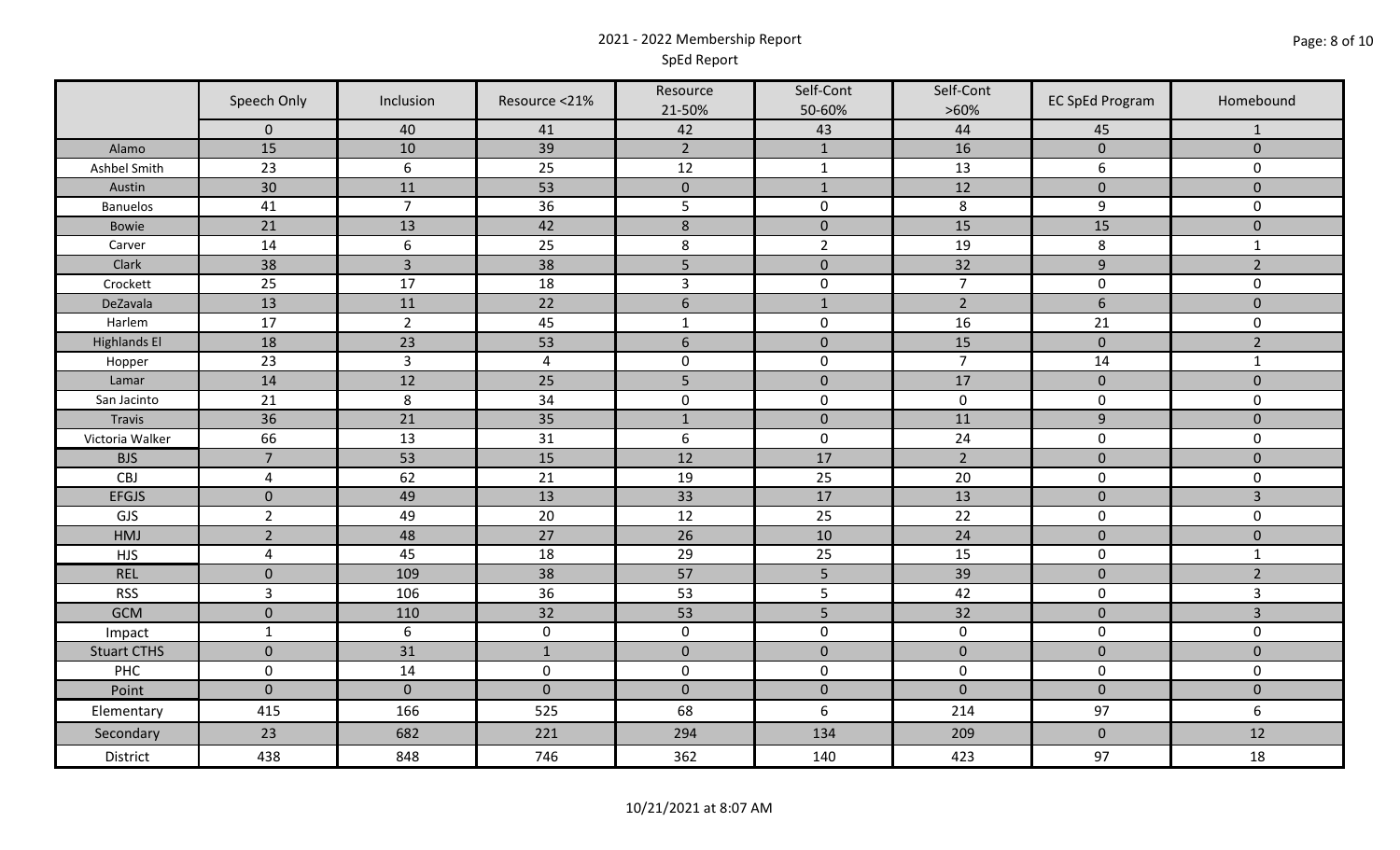# 2021 - 2022 Membership Report Special Programs

|                     | At-Risk | SpEd           | GT             | <b>LEP</b> | Migrant             | Econ Dis | Dyslexia       | 504  |
|---------------------|---------|----------------|----------------|------------|---------------------|----------|----------------|------|
| Alamo               | 392     | 83             | 49             | 243        | $\mathbf 0$         | 564      | 38             | 42   |
| Ashbel Smith        | 434     | 86             | 31             | 237        | $2\overline{ }$     | 529      | 33             | 16   |
| Austin              | 356     | 108            | 89             | 251        | $\overline{7}$      | 511      | 50             | 35   |
| <b>Banuelos</b>     | 393     | 106            | 70             | 210        | $2\overline{ }$     | 601      | 38             | 42   |
| Bowie               | 298     | 115            | 32             | 172        | $\mathbf{3}$        | 544      | 33             | 21   |
| Carver              | 252     | 83             | 19             | 165        | $\overline{7}$      | 569      | 22             | 22   |
| Clark               | 239     | 127            | 70             | 43         | $\overline{2}$      | 425      | 32             | 45   |
| Crockett            | 308     | 71             | 50             | 201        | $\,8\,$             | 503      | 30             | 27   |
| DeZavala            | 252     | 63             | 21             | 132        | $\mathbf{1}$        | 531      | 24             | 18   |
| Harlem              | 283     | 104            | 41             | 202        | $\overline{3}$      | 610      | 36             | 23   |
| <b>Highlands El</b> | 432     | 118            | 51             | 192        | $\overline{2}$      | 550      | 60             | 68   |
| Hopper              | 264     | 52             | $\overline{4}$ | 124        | $\mathbf 0$         | 368      | $\overline{0}$ | 12   |
| Lamar               | 417     | 73             | 26             | 197        | $\overline{4}$      | 509      | 30             | 35   |
| San Jacinto         | 230     | 63             | 18             | 158        | $\mathsf{O}\xspace$ | 338      | 30             | 21   |
| Travis              | 165     | 113            | 57             | 206        | $\mathbf{3}$        | 640      | 30             | 29   |
| Victoria Walker     | 297     | 141            | 56             | 187        | 5                   | 472      | 37             | 48   |
| <b>BJS</b>          | 372     | 108            | 57             | 151        | $\overline{2}$      | 613      | 67             | 79   |
| <b>CBJ</b>          | 428     | 151            | 94             | 187        | $\mathbf{1}$        | 676      | 64             | 87   |
| <b>EFGJS</b>        | 398     | 129            | 129            | 110        | 6                   | 553      | 60             | 89   |
| GJS                 | 354     | 131            | 109            | 117        | 5                   | 566      | 78             | 109  |
| HMJ                 | 505     | 138            | 53             | 247        | 11                  | 688      | 59             | 78   |
| <b>HJS</b>          | 582     | 138            | 81             | 179        | $6\overline{6}$     | 743      | 72             | 116  |
| <b>REL</b>          | 980     | 262            | 96             | 240        | 11                  | 1273     | 114            | 182  |
| <b>RSS</b>          | 814     | 255            | 189            | 232        | 13                  | 1243     | 131            | 229  |
| GCM                 | 1085    | 237            | 190            | 221        | 18                  | 1231     | 120            | 220  |
| Impact              | 133     | $\overline{7}$ | 72             | 6          | $\overline{4}$      | 256      | 16             | 24   |
| <b>Stuart CTHS</b>  | 232     | 32             | 32             | 58         | $6\phantom{.}6$     | 294      | 33             | 60   |
| <b>PHC</b>          | 104     | 14             | $\overline{2}$ | 17         | $\mathbf 0$         | 97       | 13             | 26   |
| Point               | 83      | 11             | $\overline{4}$ | 17         | $\mathbf{1}$        | 65       | 9              | 13   |
| Elementary          | 5012    | 1506           | 684            | 2920       | 49                  | 8264     | 523            | 504  |
| Secondary           | 6070    | 1613           | 1108           | 1782       | 84                  | 8298     | 836            | 1312 |
| <b>District</b>     | 11082   | 3119           | 1792           | 4702       | 133                 | 16562    | 1359           | 1816 |